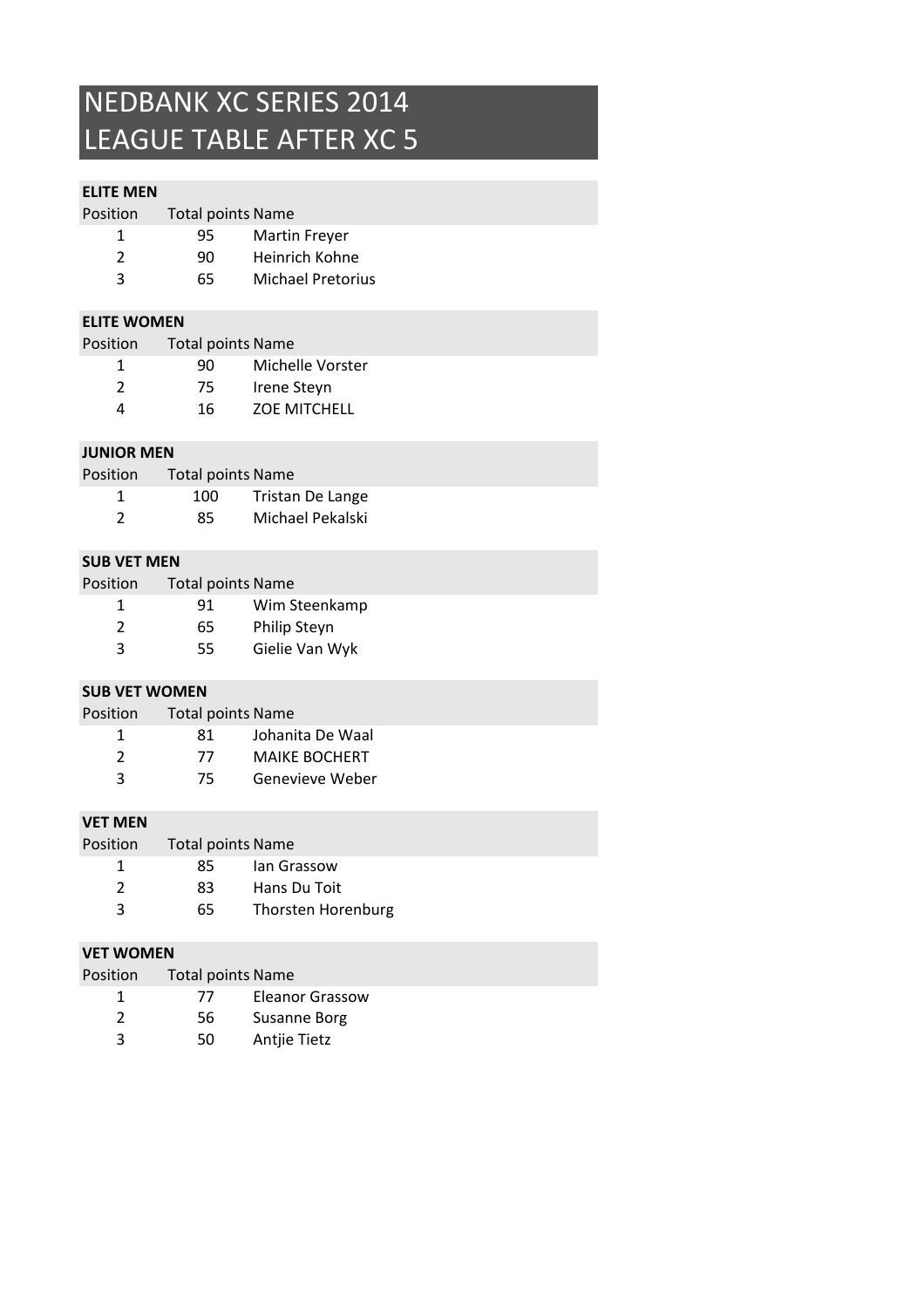| <b>MASTER MEN</b>                          |                                             |                                                      |  |  |  |  |
|--------------------------------------------|---------------------------------------------|------------------------------------------------------|--|--|--|--|
| Position                                   | <b>Total points Name</b>                    |                                                      |  |  |  |  |
| 1                                          | 100                                         | Frank Snyman                                         |  |  |  |  |
| 2                                          | 72                                          | <b>JOHANN LIEBENBERG</b>                             |  |  |  |  |
| $\overline{2}$                             | 72                                          | <b>Gustav Gouws</b>                                  |  |  |  |  |
|                                            |                                             |                                                      |  |  |  |  |
| <b>MASTER WOMEN</b>                        |                                             |                                                      |  |  |  |  |
| Position                                   | <b>Total points Name</b>                    |                                                      |  |  |  |  |
| 1                                          | 90                                          | Carolin Janik                                        |  |  |  |  |
| 2                                          | 73                                          | Sigi Bassingthwaighte                                |  |  |  |  |
| 3                                          | 56                                          | <b>Berrit Graf</b>                                   |  |  |  |  |
| <b>GRAND MASTER MEN</b>                    |                                             |                                                      |  |  |  |  |
| Position                                   | <b>Total points Name</b>                    |                                                      |  |  |  |  |
| 1                                          | 85                                          | Chris Muir                                           |  |  |  |  |
| 2                                          | 75                                          | <b>Roland Graf</b>                                   |  |  |  |  |
| 3                                          | 16                                          | <b>Bertram Elliott</b>                               |  |  |  |  |
|                                            |                                             |                                                      |  |  |  |  |
| <b>SPORT MEN</b>                           |                                             |                                                      |  |  |  |  |
| Position                                   | <b>Total points Name</b>                    |                                                      |  |  |  |  |
| 1                                          | 90                                          | Peter Van Der Merwe                                  |  |  |  |  |
| 2                                          | 72                                          | <b>Hilko Marschall</b>                               |  |  |  |  |
| 3                                          | 20                                          | <b>Billy Heigan</b>                                  |  |  |  |  |
|                                            |                                             |                                                      |  |  |  |  |
| <b>SPORT WOMEN</b>                         |                                             |                                                      |  |  |  |  |
| Position                                   | <b>Total points Name</b>                    |                                                      |  |  |  |  |
| 1                                          | 88                                          | <b>Gudrun Marschall</b>                              |  |  |  |  |
| 2                                          | 80                                          | Wanda Van Der Merwe                                  |  |  |  |  |
| 3                                          | 77                                          | Andra Van Staden                                     |  |  |  |  |
|                                            |                                             |                                                      |  |  |  |  |
| <b>U16 BOYS</b>                            |                                             |                                                      |  |  |  |  |
| Position                                   | <b>Total points Name</b>                    |                                                      |  |  |  |  |
| 1                                          | 75                                          | <b>Herbert Peters</b>                                |  |  |  |  |
| 2                                          | 52                                          | Timmo Grossman                                       |  |  |  |  |
| 3                                          | 40                                          | <b>Marcel Holtz</b>                                  |  |  |  |  |
|                                            |                                             |                                                      |  |  |  |  |
| U16 GIRLS                                  |                                             |                                                      |  |  |  |  |
| Position                                   | <b>Total points Name</b>                    |                                                      |  |  |  |  |
| 1                                          | 100                                         | Steffanie Grossman                                   |  |  |  |  |
|                                            |                                             |                                                      |  |  |  |  |
|                                            |                                             |                                                      |  |  |  |  |
|                                            |                                             |                                                      |  |  |  |  |
|                                            |                                             |                                                      |  |  |  |  |
|                                            |                                             |                                                      |  |  |  |  |
| <b>U14 BOYS</b><br>Position<br>1<br>2<br>3 | <b>Total points Name</b><br>100<br>60<br>50 | Charl Du Plooy<br>Joshua Lichtman<br>Nicolas Le Roux |  |  |  |  |